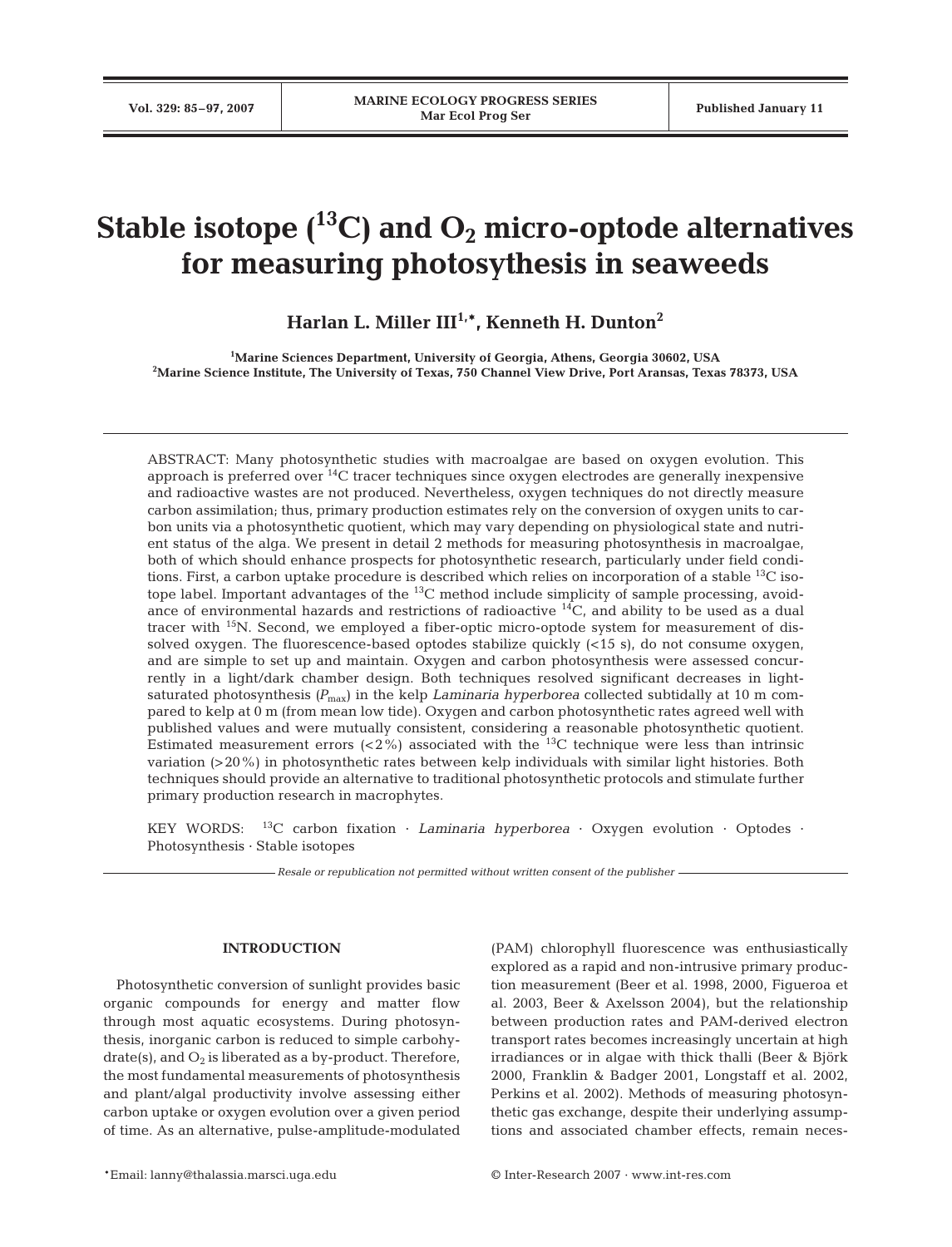sary in many primary production studies (Binzer & Middelboe 2005, Choo et al. 2005).

Since its introduction by Steemann-Nielsen (1952), radioactive carbon  $(^{14}C)$  as a tracer of photosynthesis has become the standard in phytoplankton primary production research (Geider & Osborne 1992, Falkowski & Raven 1997). In contrast, macroalgal researchers frequently employ oxygen evolution procedures in production experiments (Gerard 1988, Geider & Osborne 1992, Hatcher et al. 1997, Aguilera et al. 1999), with  $^{14}$ C-based field experiments relatively rare (Berger & Bate 1986, Dunton & Schell 1986, Dunton & Jodwalis 1988). The predominate use of oxygen procedures is ostensibly due to low cost and simplicity as compared to macrophyte 14C protocols. While 14Clabeled phytoplankton can be filtered and dissolved directly into liquid scintillation solution, macrophyte tissue must be either dry combusted (Berger & Bate 1986, Dunton & Schell 1986) or solubilized (Lewis et al. 1982, Arnold & Littler 1985) prior to  $^{14}$ C counts. Macrophyte experiments generate large volumes of radioactively labeled seawater, which accrue additional costs in storage, shipping, and disposal. Moreover, oxygen evolution measurements tend to overestimate primary productivity because other metabolic processes (e.g. nitrate/nitrite reduction) compete with carbon fixation for reducing power and ATP energy generated during photosynthetic light reactions. Ultimately, carbon is the energy currency moved through trophic systems; therefore, direct determination of photosynthetic carbon fixation is preferential when constructing macroalgal carbon budgets or addressing ecosystem-level primary production questions.

We present an alternative method to  $^{14}C$  tracer experiments, which uses the stable isotope of carbon ( 13C) as a label of photosynthetically incorporated carbon within macroalgae. Slawyk et al. (1977, 1979) originally presented a  $^{13}$ C procedure to measure photosynthetic production in phytoplankton, and Hama et al. (1983, 1993), Mousseau et al. (1995) and Genkai-Kato et al. (2003) further developed the technique, also for phytoplankton studies. A known amount of  $^{13}C$ labeled sodium (bi)carbonate is added to seawater, and atom percent <sup>13</sup>C (at.% <sup>13</sup>C) in phytoplankton cells is determined after a light trial, i.e. a certain light level for a defined length of time. Photosynthetic rate is then proportional to the mass balance between: (1) at.%  $^{13}C$ of cells before and after the incubation, (2) at.%  $^{13}$ C of the labeled dissolved inorganic carbon (ΣCO<sub>2</sub>) source, and (3) concentration of particulate organic carbon either before (sensu Slawyk et al. 1977) or after (sensu Hama et al. 1983) the incubation. Mateo et al. (2001) more recently introduced the 13C method to seagrass studies and showed good consistency between  ${}^{13}C$  and both  $^{14}C$  and  $O_2$  production rates.

The present study demonstrates the utility of the  ${}^{13}C$ method in macroalgal research by comparing light-saturated photosynthetic rates of the kelp *Laminaria hyperborea* (Gunn.) Foslie collected from 2 depth intervals. We revisit the derivation of the  ${}^{13}C$  rate equation to highlight assumptions, suggest minor analytical improvements, and present adaptations to macroalgal applications. We also describe a straightforward method to determine inorganic  $\delta^{13}$ C in labeled seawater. Photosynthetic rate is dependent on the amount of inorganic  $^{13}$ C enrichment, and analytical determination of this value is critical if any pre-incubation manipulations alter 13C relative to total inorganic carbon.

We also introduce fiber-optic oxygen micro-sensors (micro-optodes) to measure photosynthetic oxygen evolution. Oxygen optodes utilize the fluorescence quenching ability of oxygen to relate oxygen concentration in seawater to fluorescence quantum yield of an immobilized fluorophore in the probe (Klimant et al. 1995). The Microx TX oxygen meter and associated micro-optodes (PreSens) have promise in both field and laboratory applications (Glud et al. 1999, 2000). The instrument is compact and lightweight and is controlled from a laptop computer. In our configuration, the micro-optode fiber-optic is housed inside a syringe needle, which allows easy insertion into sealed chambers for either real-time oxygen measurements or before and after measurements in classic light/dark bottle incubations. Compared to Clark-type oxygen (macro)electrodes, optodes have a rapid response time, and, since they do not consume oxygen, they do not require correction for consumption effects.

# **MATERIALS AND METHODS**

**Kelp collection and tissue preparation.** Photosynthetic experiments were conducted in April 2001 in a field laboratory on the island of Finnøy, Norway. Carbon uptake and oxygen evolution were compared in the kelp *Laminaria hyperborea*, collected near the sea surface (0 m relative to mean low water level) and at 10 m. Adult kelp were harvested 1 d prior to the experiments, and whole kelp thalli were stored overnight, underwater, in dark collection bags suspended in a protected boat channel. *In situ* water temperatures at this time were 3 to  $5^{\circ}$ C with  $32\%$  salinity, and peak sunlight was about 1400 µmol photons  $m^{-2}$  s<sup>-1</sup> at 0 m and 200 µmol photons  $m^{-2}$  s<sup>-1</sup> at 10 m.

A 1.8 cm diameter brass coring device was used to excise kelp discs from the first lamina, i.e. the newly formed photosynthetic material produced that winter/ spring. All discs were cut from tissue at least 10 cm from the basal, meristematic region of the lamina, and tissue discs were kept under dim laboratory light in a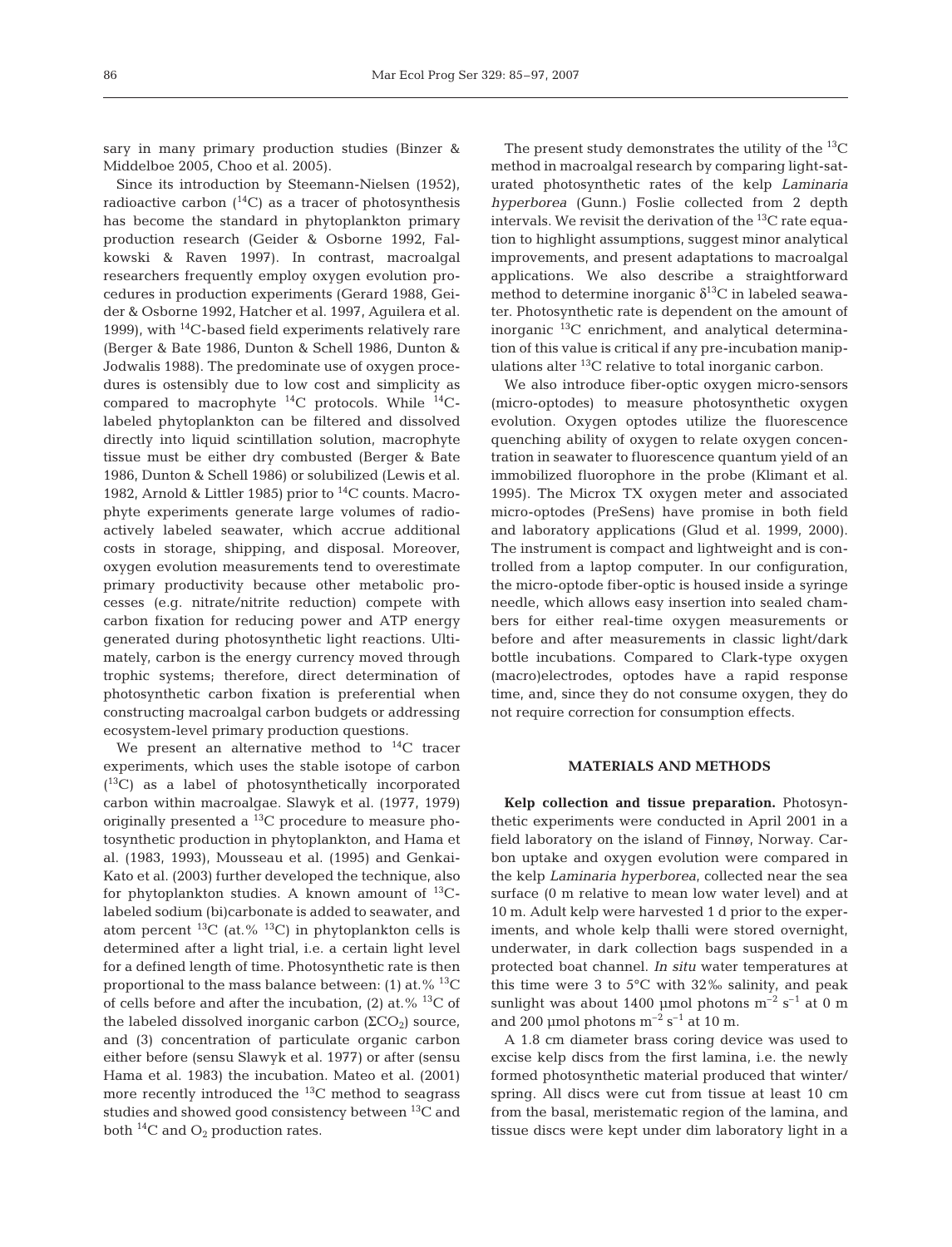temperature-controlled (5°C) seawater container. Mucilage was produced initially from the margins of the kelp discs, but after 1 h the wound response had ceased. Photosynthetic rates were determined in 10 separate photosynthesis versus irradiance experiments, with 5 individual kelp plants from 2 depths: 0 and 10 m.

**Incubation medium.** Seawater used in photosynthetic incubations was both enriched in inorganic  $^{13}C$ and partially deoxygenated. Several days before light experiments,  $\text{NaH}^{13} \text{CO}_3$  (99% <sup>13</sup>C, Cambridge Isotope Laboratory) was added to 0.45 μm filtered seawater in a large-volume carboy. The carboy lid was left loose, and the container was occasionally shaken to allow  $\Sigma$ CO<sub>2</sub> to exchange with the atmosphere and to partially re-equilibrate. Prior to incubation, a smaller volume of 13C-enriched seawater was brought to experimental temperature (5 $^{\circ}$ C), and  $O_2$  was stripped from solution by bubbling with  $N_2$  for 8 min. As  $N_2$  also displaced ΣCO2, longer bubbling times decreased photosynthetic rates presumably due to carbon limitation. Stripping resulted in initial experimental oxygen concentrations of ca. 20 to 30% seawater saturation and prevented super-saturation degassing of  $O<sub>2</sub>$  during incubations (Table 1).

For short-duration experiments (1 to 2 h), significant  $13^{\circ}$ C enrichment was needed to generate a measurable  $13C$  uptake signal in kelp tissue (Table 1). From the amount of  $\text{NaH}^{13}\text{CO}_3$  mixed with the volume of seawater in the carboy, at.%  $^{13}$ C was calculated to increase from ca.  $1\%$  <sup>13</sup>C in natural seawater to 45% for Light Trials 1 to 3 (i.e. 2.908 g  $\text{NaH}^{13}\text{CO}_3$  in 20 l seawater) and 50% for Trials 4 to 10 (i.e. 4.000 g  $NaH^{13}CO<sub>3</sub>$  in 22 l seawater). Addition of this amount of labeled bicarbonate nearly doubled  $\Sigma CO<sub>2</sub>$  concentration initially, but by allowing the incubation medium to re-equilibrate with the atmosphere for several days and by bubbling seawater with  $N_{2(q)}$  prior to incubation,  $\Sigma$ CO<sub>2</sub> concentrations at the beginning of light experiments were reduced to just 13% (mean, Trials 1 to 3) and 17% (mean, Trials 4 to 10) greater than *in situ* concentrations (Table 1).

Water samples for  $\Sigma$ CO<sub>2</sub> and at.% <sup>13</sup>C analysis were taken prior to each incubation. Both *in situ* seawater and pre-trial media samples were collected in 60 ml serum bottles (Wheaton). Bottles were stoppered with butyl-rubber septa and aluminum caps so that air bubbles were not trapped inside. Water samples were fixed by injecting  $0.2$  ml saturated  $HgCl<sub>2</sub>$  into serum bottles, while an equal volume of seawater was removed. Bottle tops were sealed with parafilm to ensure minimal evaporation losses.

**Photosynthesis versus irradiance** *(P/I)* **experiments.** Photosynthetic rates were determined for *Laminaria hyperborea* in a spectral incubator, the photoinhibitron (Neale & Fritz 2002), which was modified from phytoplankton applications to be used with kelp discs. The apparatus consists of: (1) a black, anodized, aluminum block bored to hold 80 quartz-bottomed incubation cuvettes (20 ml), (2) a continuous-flow water bath to control temperature, (3) a 2500 W xenon lamp light source, and (4) a central mirror that reflects light up through the apparatus. The spectral composition and intensity of irradiance treatments were manipulated with Schott polychromatic cutoff filters and neutral density screens. In the macroalgal configuration, photosynthesis rates were determined in 48 different light treatments in each 1.5 h experimental trial, though only photosynthesis determined using 395 nm cutoff filter is presented here. Neutral density interference filters produced 6 different irradiances under the 395 nm filter, which was effectively a photosynthetically active radiation (PAR)-only spectral treatment. Prior to each *P/I* trial PAR irradiances were confirmed

Table 1. ΣCO2 and dissolved O2 (DO) in natural *in situ* seawater and in experimental seawater at the beginning of each complete photosynthesis versus irradiance replicate experiment. Values are reported as means ±SE with sample number in parentheses (n) in column headings. ND: no data

| Trial                                                                                                                                           | Depth    | <i>– In situ</i> dissolved qases <sup>a</sup> ——— |                          |                | Experimental dissolved gases      |                          |                    |  |  |
|-------------------------------------------------------------------------------------------------------------------------------------------------|----------|---------------------------------------------------|--------------------------|----------------|-----------------------------------|--------------------------|--------------------|--|--|
|                                                                                                                                                 | (m)      | $\Sigma$ CO <sub>2</sub> (4) (mM)                 | at.% <sup>13</sup> C (5) | $DO(3)(\mu M)$ | $\Sigma$ CO <sub>2</sub> (2) (mM) | at.% <sup>13</sup> C (2) | DO $(9)$ $(\mu M)$ |  |  |
|                                                                                                                                                 | $\Omega$ | $2.13 \pm 0.01$                                   | $1.1108 \pm 0.0002$      | $379 \pm 2$    | $2.40 \pm 0.00$                   | $64.159 \pm 0.286$       | $115 \pm 2$        |  |  |
| 2                                                                                                                                               |          |                                                   |                          | $393 \pm 1$    | $2.45 \pm 0.02$                   | $59.656 \pm 0.089$       | $139 \pm 6$        |  |  |
| 3                                                                                                                                               |          |                                                   |                          | $373 \pm 1$    | $2.37 \pm 0.00$                   | $63.732 \pm N D$         | $103 \pm 2$        |  |  |
| 4                                                                                                                                               |          |                                                   |                          | $372 \pm 3$    | $2.44 \pm 0.03$                   | $80.800 \pm 0.512$       | $80 \pm 3$         |  |  |
| 5                                                                                                                                               |          |                                                   |                          | $377 \pm 1$    | $2.49 \pm 0.01$                   | $80.323 \pm 0.415$       | $71 \pm 2$         |  |  |
| 6                                                                                                                                               | 10       | $2.13 \pm 0.01$                                   | $1.1108 \pm 0.0002$      | $373 \pm 0$    | $2.46 \pm 0.02$                   | $79.095 + 0.127$         | $92 \pm 1$         |  |  |
| 7                                                                                                                                               |          |                                                   |                          | $373 \pm 0$    | $2.51 \pm 0.03$                   | $79.154 \pm 0.154$       | $76 \pm 3$         |  |  |
| 8                                                                                                                                               |          |                                                   |                          | $381 \pm 1$    | $2.47 \pm 0.02$                   | $78.409 \pm 2.417$       | $65 \pm 2$         |  |  |
| 9                                                                                                                                               |          |                                                   |                          | $384 \pm 1$    | $2.49 \pm 0.01$                   | $78.411 \pm 0.574$       | $90 \pm 2$         |  |  |
| 10                                                                                                                                              |          |                                                   |                          | $393 \pm 1$    | $2.51 \pm 0.04$                   | $78.459 \pm 0.117$       | $84 \pm 4$         |  |  |
| <sup>a</sup> Values of at.% <sup>13</sup> C for seawater off the island of Finnøy were determined for water samples collected in September 1999 |          |                                                   |                          |                |                                   |                          |                    |  |  |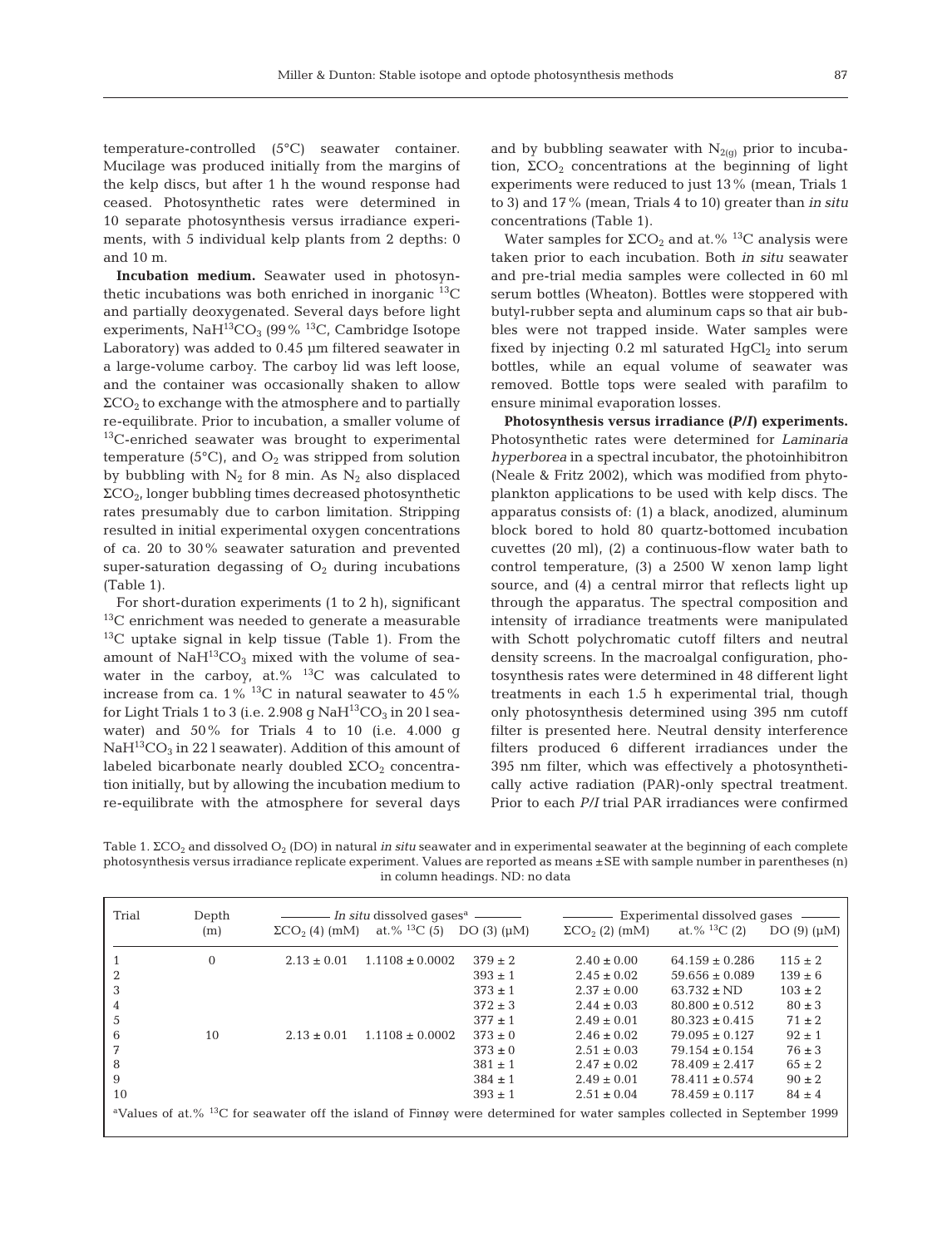with a spherical quantum sensor (Biospherical Instruments QSL-100), and 6 light treatments averaged 20, 248, 668, 702, 996, and 1204 umol photons  $m^{-2}$  s<sup>-1</sup> for the 10  $P/I$  trials. Temperature was maintained at 5  $\pm$ 1°C by adding ice as needed to a large volume (ca. 50 l) reservoir and by continuously cycling this water through the photoinhibitron's water bath.

Incubation cuvettes were filled with 13C-enriched and deoxygenated seawater, and kelp discs were suspended in cuvettes about 1 cm from the cuvette bottom



Fig. 1. Cross-section of incubation cuvette and motorized stirring mechanism in photoinhibitron. Light originates from a 2500 W xenon lamp and passes though a Schott cutoff filter (395 nm), UV-transparent Plexiglas (bottom of water bath), a neutral density screen, and the quartz-bottomed cuvette. Magnetic stir bar continuously mixes water inside cuvette, discouraging diffusive boundary layers and promoting oxygen and carbon exchange between photosynthetic tissue and seawater medium. Temperature is maintained with a continuous-flow water bath

(Fig. 1). A rubber o-ring, crosshatched with thin transparent thread, supported the disc. Suspending the disc in the cuvette assured proper orientation perpendicular to the light source and promoted unimpeded water movement around the thallus. After removing air bubbles, cuvettes were sealed with modified silicon stoppers.

Vigorous water motion was required in each cuvette to discourage formation of boundary layers and decreased carbon diffusion rates to the thallus. Silicon stoppers were fitted with motorized magnetic stir bars (Fig. 1). A strong disc magnet was attached via a short axle to a 1.5 V DC electric motor (Radio Shack). The device was then secured inside a bored-out silicon stopper, and the stopper was sealed at the bottom with a plastic cage that housed a small magnetic stir bar. Once cuvettes with motors were set into the photoinhibitron, motors were connected to a B&K Precision 20 amp DC power source, and stir bar speeds were adjusted by controlling the voltage supplied to the motors.

In addition to 6 light treatments, each *P*/*I* trial consisted of 3 dark treatments and 3 oxygen 'blanks'. Oxygen blanks were deoxygenated seawater without kelp tissue, whereas dark treatments began with both  $^{13}C$ enriched and oxygen-saturated seawater. Discs incubated in opaque cuvettes allowed for quantification of both light-independent carbon fixation and respiration  $(O<sub>2</sub>$  consumption). Both dark treatments and blank cuvettes were placed in the photoinhibitron's water bath, but out of direct light.

Both oxygen and carbon rate equations presume that the rate of production is constant throughout the duration of the light treatment. Rate linearity was not confirmed experimentally for *Laminaria hyperborea* in the photoinhibitron set-up, but Mateo et al. (2001) demonstrated linearity in seagrasses in both  $^{13}$ C uptake and  $O<sub>2</sub>$  evolution during incubation times shorter than 4 to 6 h. Nonetheless, this issue should be considered further as Macedo et al. (1998) have shown that  $P_{\; \rm max}^{\rm B}$  in phytoplankton is time-dependent.

**Measurement and calculation of oxygen evolution.** Carbon uptake and oxygen evolution were determined concurrently in each replicate *P*/*I* trial. Oxygen concentration in incubation seawater was measured before and after light/dark treatments. Initial subsamples of deoxygenated incubation medium were collected every time 6 sample cuvettes were placed in the photoinhibitron. Subsamples were covered with motorized stoppers, and magnetic stir bars in cuvettes briefly activated to homogenize seawater. Stoppers were then removed, and oxygen concentrations determined immediately. A needle-type fiber-optic oxygen optode (PreSens, Model NTH operating range: 0 to 1.4 mmol, resolution: 2.83 μmol) and a temperature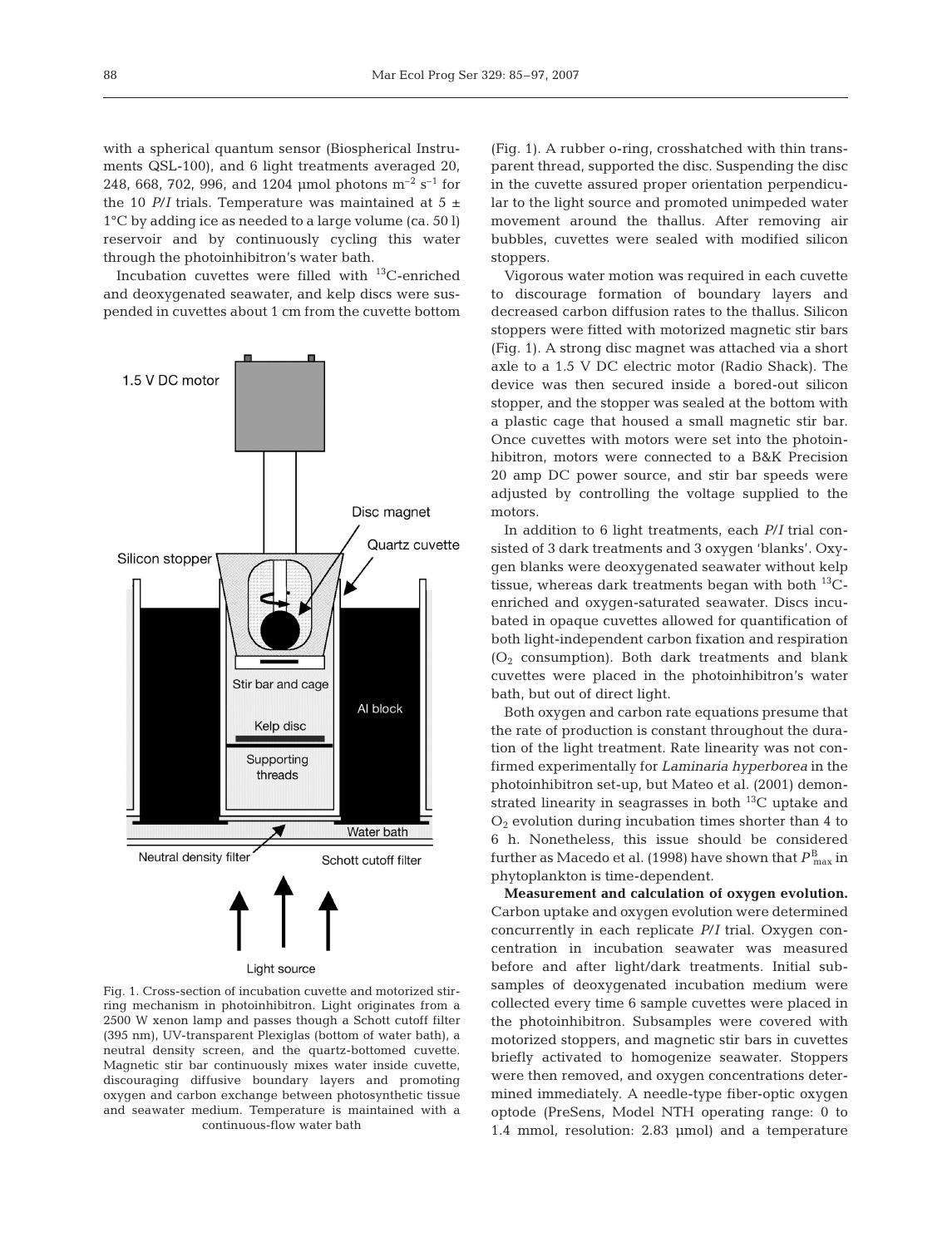probe were inserted 1.5 cm into seawater, and temperature-compensated  $O<sub>2</sub>$  concentration was monitored with a Microx TX (PreSens) oxygen meter coupled to a PC laptop computer. The instrument was controlled with proprietary software (Microx v.1.4.6). Oxygen measurements stabilized within 15 s and remained constant  $(\pm 5 \mu M)$  for several minutes, which suggests minimal  $O_2$  exchange with atmosphere during measurement. Micro-optodes were calibrated prior to each trial with oxygen-saturated seawater and with seawater depleted of  $O_2$  by addition of  $Na_2S_2O_4$ .

After light/dark treatments, sample cuvettes were removed from the photoinhibitron and placed in a temperature-monitored water bath.  $O_2$  concentrations were determined within 5 min of removal from the photoinhibitron. Following a brief pulse from the electric motor to homogenize seawater in cuvettes, kelp discs were carefully removed, and  $O_2$  concentration was immediately analyzed. Seawater volume was measured for each cuvette, as this measure varied by as much as 20% between incubation cells.

Net oxygen evolution rates were calculated from the difference in final  $O_2$  concentrations and (blank corrected)  $O_2$  concentrations at the beginning of the experiment, divided by the time duration of the incubation. Dark respiration rates were added to the net  $O_2$ evolution rates to yield gross photosynthesis. Though we recognize that respiration rates may increase during light treatments (Falkowski & Raven 1997), the experimental design prevented us from measuring dark respiration after light trials. We assumed that before- and after-treatment respiration rates were equivalent, and this assumption is supported in photosynthetic studies with *Laminaria saccharina* (Gerard 1988). Photosynthetic rates were normalized to thallus area (single-sided) with final units of  $\mu$ mol O<sub>2</sub> m<sup>-2</sup> s<sup>-1</sup>.

**Kelp tissue carbon isotope measurement.** Carbon uptake rates were based on the amount of 13C incorporated by photosynthesis into tissue organic carbon during the time of incubation. Rates were obtained from measurement of natural abundance  $\delta^{13}$ C in kelp organic matter and  $\delta^{13}$ C of kelp after the experiment. Natural abundance  $\delta^{13}$ C was determined with 3 replicate thallus samples from 4 individual kelp plants collected at either 0 or 10 m. Initial tissue samples were removed from the first lamina and immediately dried at 60 $^{\circ}$ C. As  $\delta^{13}$ C variation between individual kelp plants was <0.2% of the expected change in  $\delta^{13}C$  at typical photosynthetic rates, initial experimental  $δ<sup>13</sup>$ C values were considered equal to natural abundance  $\delta^{13}$ C in kelp tissue at each collection depth. After incubation, kelp discs were thoroughly rinsed twice in seawater and once in freshwater, to remove excess bicarbonate label from the thallus. Discs were blotted dry, placed in micro-centrifuge tubes (for storage), and

dried at 60°C. Dry weights of kelp discs were recorded, and discs were ground to a fine powder for stable carbon isotope analysis.

Isotopic composition of both natural abundance and experimental kelp discs were analyzed using a Finnigan MAT DeltaPlus continuous flow stable isotope mass spectrometer attached to a Carlo Erba NC 2500 elemental analyzer (EA-IRMS). The instrument was calibrated daily using a secondary standard (powdered chitin from shrimp shells, Sigma Aldrich, No. C-8909) and related to  $\delta^{13}C$  of Pee Dee Belemnite. Mean chitin  $\delta^{13}$ C was –19.91‰, with a precision of ±0.10 CV (coefficient of variation or percent standard deviation of mean), mean ( $\pm$ CV) chitin percent carbon was 44.74  $\pm$ 0.64%.

Experimental kelp  $\delta^{13}$ C values ranged from 100 to 300‰ at typical photosynthetic rates, and these artificially heavy samples suffered a systematic underestimation when analyzed with an instrument calibrated against a light  $\delta^{13}$ C standard. Presumably, this is a result of less efficient ionization of  ${}^{13}CO_{2}$  (i.e. instrument fractionation) at high  ${}^{13}CO_2$  concentrations. To correct for this bias, a calibration curve for heavy  $\delta^{13}C$ values was produced using various  $\delta^{13}$ C NaHCO<sub>3</sub> standards (Fig. 2). Seven heavy  $\delta^{13}$ C standards were created by mixing measured quantities of laboratorygrade  $NAHCO<sub>3</sub>$  (EM Science, No. SX0320-1) with NaH<sup>13</sup>CO<sub>3</sub> to produce expected values of  $\delta^{13}$ C between  $-5.93\%$  (NaHCO<sub>3</sub> only) and 1000‰. Mixed sodium bicarbonate isotope standards were dissolved in 200 ml deionized water, and solutions were shaken vigorously to homogenize dissolved ions. Each standard was then freeze-dried, and the resulting solid ground to a fine powder. Heavy standards were analyzed on the EA-IRMS, and the relationship between observed and expected  $\delta^{13}$ C was linear over the  $\delta^{13}$ C range measured. Experimental kelp samples were then corrected by the best-fit linear equation.



Fig. 2.  $\delta^{13}$ C calibration curve for thallus isotope samples with artificially heavy isotopic composition  $(n = 3)$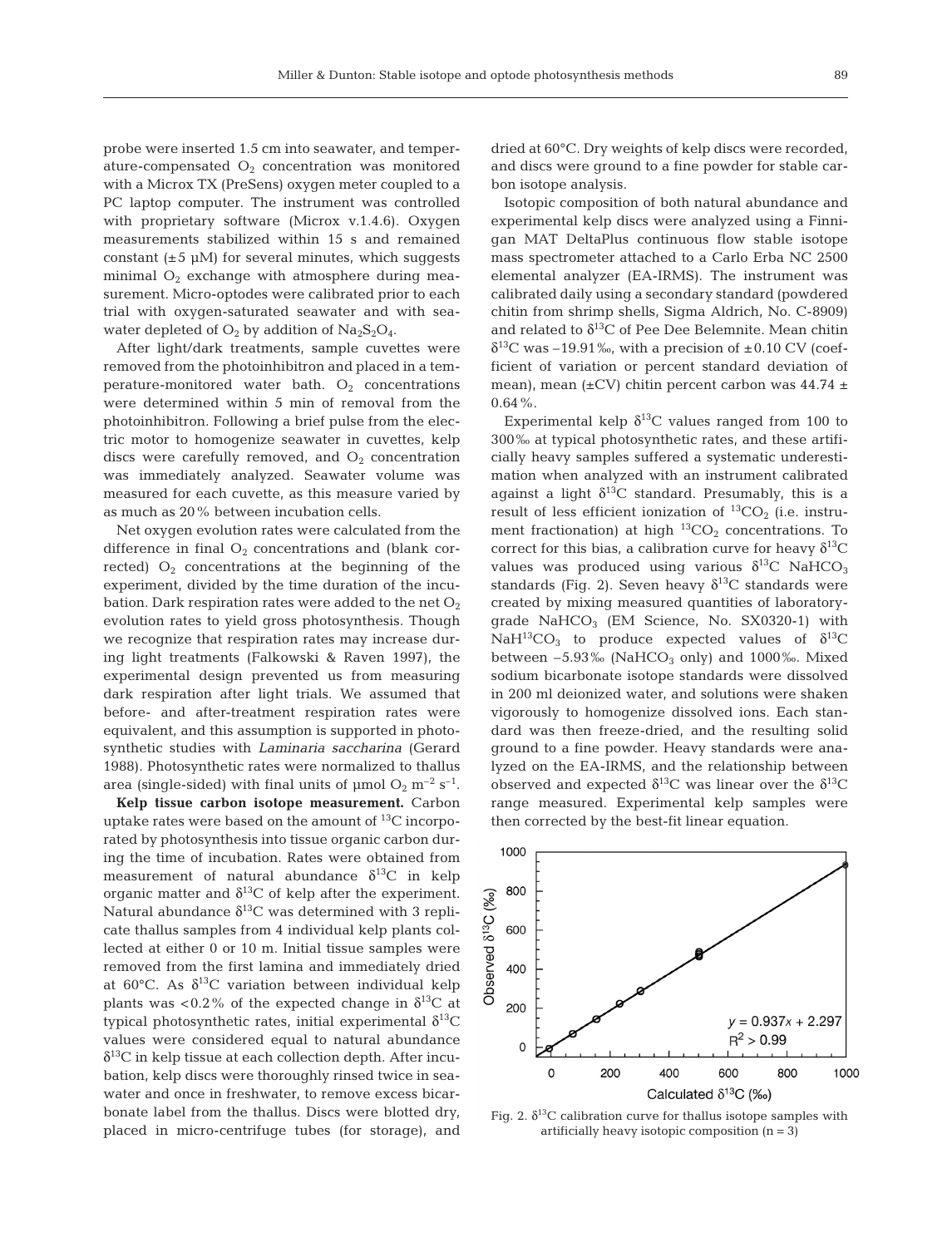**Incubation medium carbon isotope measurement.** Short-duration 13C *P*/*I* experiments require a heavily enriched  $^{13}$ C source to obtain measurable  $\delta^{13}$ C changes in samples. In this experiment, seawater was initially enriched 50% in <sup>13</sup>C, but after  $O_2$  stripping was 60 to 80% enriched, implying  $N_2$  bubbling favored  $^{12}CO_2$ release (Table 1). Photosynthetic rate calculation depends critically on at.% 13C of the inorganic carbon source, so the  $\delta^{13}$ C of enriched seawater used in incubations was determined analytically using general concepts and procedures described in Miyajima et al. (1995).

All water samples for isotopic analysis were stored in 60 ml Wheaton glass serum bottles (actual inner volume without headspace  $70.5 \pm 0.5$  ml). At ambient laboratory temperature (23 to 25°C) and atmospheric pressure (1 atm, sea level), a 5 ml gas headspace was created by injecting ultra-pure  $He_{(q)}$  with a 5 ml gastight syringe (Hamilton) into each serum bottle. An equal amount of fluid was removed from each bottle to equalize pressure. Samples were then acidified with addition of 0.50 ml of 6.0 N HCl, and again an equal volume of solution was removed. The HCl solution had been previously stripped of dissolved  $\Sigma$ CO<sub>2</sub> by bubbling with the same He above for a minimum of 3 h. Acidification effectively converted inorganic carbon forms of  $\mathrm{HCO_3}^-$  and  $\mathrm{CO_3}^{-2}$  into aqueous  $\mathrm{CO_2.}$  Sample bottles were stored upside-down in the dark for at least 40 h to allow for equilibration of  $CO<sub>2(aq)</sub>$  with headspace  $CO<sub>2(G)</sub>$  (Miyajima et al. 1995).

After equilibration, 1 ml of headspace gas was injected with a 1 ml gas-tight syringe (Hamilton) into the gas-injection port between the oxidation and reduction columns of the Carlo Erba EA. Before gas samples were taken from bottle headspace, the syringe was purged several times with He to expel residual sample/atmospheric gases trapped in the needle. Even though combustion was not necessary with this proce-



Fig. 3. Dilution  $\delta^{13}C$  calibration curve for <sup>13</sup>C-enriched seawater media  $(n = 3)$ 

dure, EA furnaces were kept at operating temperatures to maintain stable analytical conditions.  $\delta^{13}C$  of each injected sample was determined with the IRMS.

If inorganic  $^{13}$ C was increased by 50% in seawater,  $\delta^{13}$ C values would approximately equal 88000‰. Extremely heavy  $\delta^{13}$ C exceeds the analytical range of the IRMS configured for natural abundance measurements. Specifically, maximum amplifier output voltage on the mass 45 Faraday collection cup saturates with the abundance of  ${}^{13}CO_2^-$  ions generated using this procedure. Instead of replacing the internal high ohmic feedback resistor in the voltage amplifier, we chose to dilute the  $\delta^{13}$ C value of our enriched seawater samples. First, a calibration curve was produced for dilute  $\delta^{13}C$ samples (Fig. 3). Five standard solutions of  $\delta^{13}C$  equal to 33 200, 61 800, 85 200, 107 700, and 130 200‰ were created with seawater (1.64‰, 2.33 mM natural abundance  $\Sigma$ CO<sub>2</sub>) and NaH<sup>13</sup>CO<sub>3</sub>. In glass serum bottles, each  $\delta^{13}$ C stock was then diluted 1:69.5 (v/v) in 2.25 mM NaHCO<sub>3</sub> ( $-5.93\%$ ). A NaHCO<sub>3</sub> solution without enrichment was included as the sixth standard in the curve. Bottles were sealed, and isotopic compositions of diluted standards were determined on the EA-IRMS as described above. Dilution series  $\delta^{13}C$ values observed after EA-IRMS analysis systematically under-represented  $\delta^{13}$ C values expected from quantities of  $H^{12}CO_3^-$  and  $H^{13}CO_3^-$  mixed, but this bias was linear over the range of standards created (Fig. 3).

Enriched seawater samples for each photosynthetic trial were prepared and analyzed similarly to the dilution standards. After subsampling 1 ml for  $\delta^{13}C$  composition,  $\Sigma$ CO<sub>2</sub> of the remaining seawater was determined on an IO Analytical Wet Oxidation TOC Analyzer (Model 1010). Observed  $\delta^{13}$ C of diluted samples were adjusted to calculated diluted seawater  $\delta^{13}C$ with the linear calibration equation. Converting observed  $\delta^{13}$ C to calculated  $\delta^{13}$ C in enriched media samples also corrected for (1) equilibrium isotopic discrimination between  $CO<sub>2(aq)</sub>$  in the bottle and  $CO<sub>2(g)</sub>$  in the headspace and (2) any chemical interference associated with salinity (ionic strength) or with the presence of volatile organic compounds. Final  $\delta^{13}$ C values of enriched seawater samples were calculated from the diluted  $\delta^{13}$ C values and mass balance equations below.

**Calculation of 13C photosynthetic rate.** Photosynthetic rate was calculated from the isotopic mass balance of tissue organic carbon and seawater dissolved inorganic carbon  $(2CO<sub>2</sub>)$ , determined both before and after light treatment. The mass balance approach followed Hama et al. (1983, 1993) and Mateo et al. (2001), with analytical modifications for macrophytes.  $\delta^{13}C$ was measured for both photosynthetic samples and incubation seawater. The ratio of  ${}^{13}C/{}^{12}C$  for each sample  $(R_{\text{sam}})$  is calculated from the definition of  $\delta^{13}C$ such that: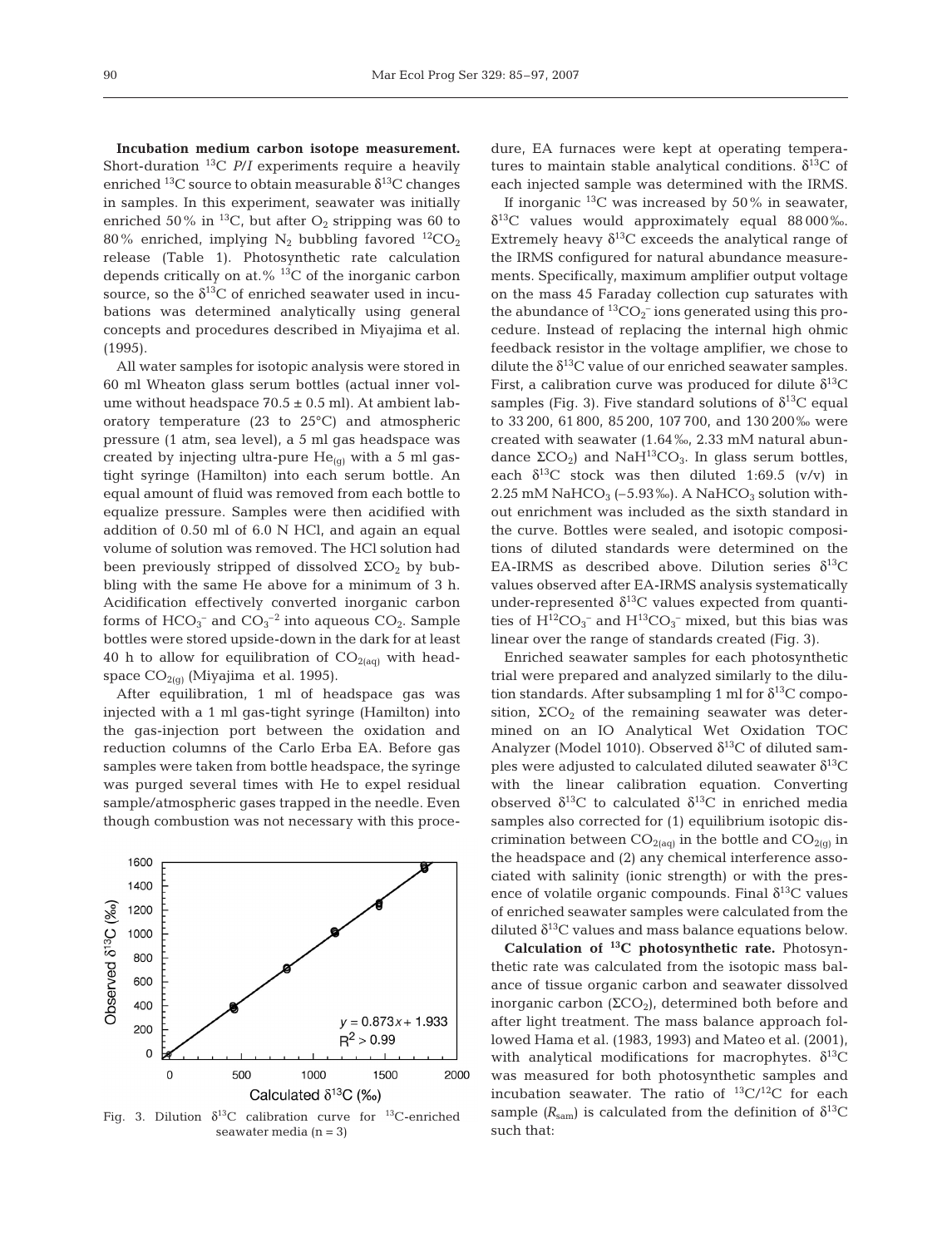$$
\delta^{13}C = \left(\frac{R_{\text{sam}}}{R_{\text{PDB}}} - 1\right) \times 1000\tag{1}
$$

where  $R_{\text{PDB}}$  is the Pee Dee Belemnite carbon isotope standard ( $R_{\text{PDB}}$  = 0.0112372). at.% <sup>13</sup>C is calculated from  $R_{\text{sam}}/(R_{\text{sam}} + 1) \times 100$  and is equivalent to the mole ratio of <sup>13</sup>C to total carbon (<sup>12</sup>C + <sup>13</sup>C) in the sample.

at.%  $^{13}$ C in H<sup>13</sup>CO<sub>3</sub>-enriched incubation seawater  $(a_{\rm se})$  is derived from the natural abundance of <sup>13</sup>C in seawater and the amount of <sup>13</sup>C bicarbonate label added. When enriched seawater is used immediately after the addition of <sup>13</sup>C bicarbonate, then  $a_{se}$  can be calculated from the mass balance such that:

$$
a_{\rm se}C_{\rm se} = a_{\rm sn}C_{\rm sn} + a_{13b}C_{13b} \tag{2}
$$

where  $a_{\rm sn}$  is at.% <sup>13</sup>C in natural seawater before enrichment,  $a_{13b}$  is at.% <sup>13</sup>C in NaH<sup>13</sup>CO<sub>3</sub> added  $(= 99\%)$ ,  $C_{13b}$  is mmol<sup>13</sup>C bicarbonate added,  $C_{sn}$  is mmol  $\Sigma$ CO<sub>2</sub> in natural seawater, and  $C_{se}$  is total mmol of  $\Sigma$ CO<sub>2</sub> in enriched seawater at the beginning of the experiment  $(C_{se} = C_{sn} + C_{13b})$ .  $C_{sn}$  and  $a_{sn}$  can be determined experimentally as described below, or  $C_{\rm sn}$  can be approximated from salinity (Parsons et al. 1984) and  $a_{\rm sn}$ , assumed equal to 1.1112% (= δ<sup>13</sup>C of 0.0‰; Mateo et al. 2001).

If it is suspected that the ratio of  $^{13}C$  to  $^{12}C$  in enriched seawater has changed prior to the experiment, then *a*se must be measured analytically. Addition of <sup>13</sup>C bicarbonate to seawater results in high  $\delta^{13}C$ values that must be diluted before analysis on the EA-IRMS as noted previously. Once the diluted seawater  $\delta^{13}$ C value has been determined (see 'Incubation medium carbon isotope measurement' above), *a*se can be calculated from the mass balance such that:

$$
a_{sd}C_{sd} = a_{se}C_{se} + a_{12b}C_{12b} \tag{3}
$$

where  $a_{sd}$  is at.% <sup>13</sup>C of diluted incubation seawater,  $a_{12b}$ is at.% <sup>13</sup>C of stock NaH<sup>12</sup>CO<sub>3</sub>,  $C_{sd}$  is total mmol  $\Sigma$ CO<sub>2</sub> in diluted seawater, and  $C_{12b}$  is mmol of unlabeled bicarbonate in dilution stock. As  $C_{sd} = C_{se} + C_{12b}$ , then:

$$
a_{\rm se} = a_{\rm sd} + \text{DIC}_{12b} V_{12b} \left( \frac{a_{\rm sd} - a_{12b}}{\text{DIC}_{\rm se} V_{\rm se}} \right) \tag{4}
$$

in terms of  $\Sigma$ CO<sub>2</sub> concentration (mM) of stock solution (DIC<sub>12b</sub>) and total  $\Sigma$ CO<sub>2</sub> concentration in incubation seawater (DIC<sub>se</sub>).  $V_{\text{se}}$  is the volume (l) of DIC<sub>se</sub> added to the serum bottle, and  $V_{12b}$  is the volume of dilution stock in the serum bottle (i.e.  $V_{12b}$  = volume serum  $bottle -V_{se} = 0.0695$ ].

Once  $a_{se}$  is known, the isotope mass balance equation for the derivation of photosynthetic rate begins as:

$$
a_{\text{tn}}C_{\text{tn}} + a_{\text{se}}C_{\text{se}} = a_{\text{tf}}C_{\text{tf}} + a_{\text{sf}}C_{\text{sf}}
$$
(5)

where  $a_{\text{tn}}$  is the at.% <sup>13</sup>C in initial tissue (i.e. natural abundance of <sup>13</sup>C to total C in the alga),  $a_{\text{tf}}$  is the at.%  $13C$  in the final tissue after incubation,  $a_{sf}$  is the at.%  $13C$  remaining in the seawater after incubation,  $C_{\text{tn}}$  is the number of mmol organic carbon in the algal tissue,  $C_{\text{tf}}$  is the number of mmol carbon in the final algal tissue, and  $C_{sf}$  is the number of mmol  $\Sigma$ CO<sub>2</sub> remaining in the seawater after incubation. The change in tissue carbon over time  $(\Delta C)$  is the difference between  $C_{\text{tf}}$  and  $C_{\text{tn}}$ . If  $C_{\text{tn}} = C_{\text{tf}} - \Delta C$  and  $C_{\text{sf}} =$  $C_{\text{se}} - \Delta C$  are substituted into the mass balance Eq. (5) and if it is assumed that  $a_{\text{sf}} = a_{\text{se}}$ , then the equation can be rewritten as:

$$
a_{\rm tf}C_{\rm tf} = a_{\rm tn}(C_{\rm tf} - \Delta C) + a_{\rm se} \Delta C \tag{6}
$$

The assumption that at.%  $^{13}$ C of enriched seawater medium  $(a_{\rm se})$  does not change over the incubation period allows photosynthetic rate calculation to be simplified and eliminates the need to determine  $\delta^{13}C$  of media after incubation. With a photosynthetic rate typical of shallow-water kelp and with an algal tissue to container volume ratio equal to our experiment with the photoinhibitron, after 1 yr in continuous light  $a_{sf}$ would remain 99% of the initial value of  $a_{\rm se}$ .

Photosynthetic rate  $(P, \text{µmol C mg dry wt}^{-1} \text{ h}^{-1})$  is derived from Eq. (6) to yield carbon uptake (Δ*C)* in terms of at. $%$ <sup>13</sup>C of initial and final algal tissues, at. $%$  $13C$  of enriched seawater, and the carbon content in the algal sample after incubation:

$$
P = \frac{a_{\text{tf}} - a_{\text{tn}}}{a_{\text{se}} - a_{\text{tn}}} \times \frac{C_{\text{tf}}}{t} \times 83.2\alpha
$$
 (7)

Algal carbon (i.e.  $C_{\text{tf}}$ ) content on a dry weight basis is determined from mass spectrometer (or elemental analyzer) analysis. If photosynthesis is normalized to dry weight, then  $C_{tf}$  is simply tissue weight percent carbon (%C). To normalize carbon uptake on a single-sided areal basis, we multiplied  $C_{\text{tf}}$  by the dry weight to area ratio particular to each individual sample. Thus, our photosynthetic rates are expressed in  $\mu$ mol C m<sup>-2</sup> s<sup>-1</sup>.

Eq. (7) includes a fractionation correction, α, that should be evaluated on a study-by-study basis. Enzyme kinetics of RUBISCO lead to a temperaturedependent discrimination against the heavier  $^{13}$ C isotope relative to  ${}^{12}C$  (O'Leary 1988). Procedurally, this isotope discrimination results in a slight bias (1 to 3%) of apparent carbon fixation rate. To compensate, *P* can be corrected by a kinetic fractionation factor (α). Depending on the study,  $\alpha$  can be chosen to be an average fractionation of 1.025 (Hama et al. 1983), an algal-specific fractionation (present study), or omitted entirely from the calculation (Slawyk et al. 1977, Mousseau et al. 1995, Mateo et al. 2001). An algalspecific fractionation factor can be estimated from the natural *in situ*  $\delta^{13}C$  of ΣCO<sub>2</sub> ( $\delta^{13}C_{sn}$ ) and algal tissue  $(\delta^{13}C_{\text{tn}})$ , specifically: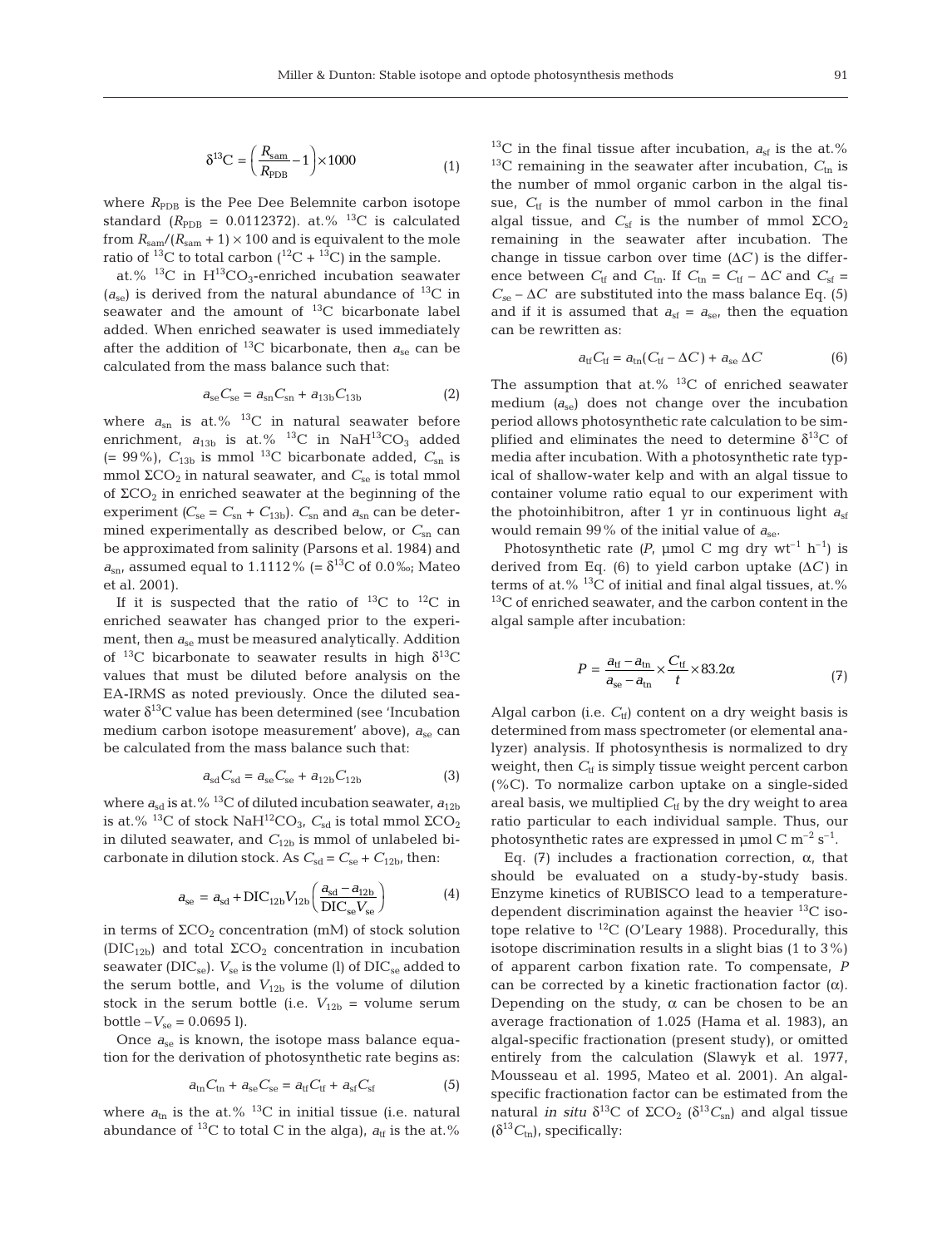

Fig. 4. *Laminaria hyperborea*. Gross photosynthesis versus irradiance responses for kelp collected from: (A) 0 m and (B) 10 m depth. Oxygen evolution and 13C carbon fixation were measured concurrently for each light treatment. Individual data points are means  $\pm$  SE, n = 5), and the Michaelis-Menten formulation was fit to mean data points

$$
\alpha = \frac{\delta^{13}C_{\rm sn} - \delta^{13}C_{\rm tn}}{1000 + \delta^{13}C_{\rm tn}} + 1
$$
 (8)

A second correction can be included in *P* calculations to compensate for the amount of organic carbon fixed by β-carboxylation, i.e. light-independent carbon fixation (Johnston & Raven 1986, Cabello-Pasini & Alberte 1997). Non-photosynthetic carbon fixation is determined from carbon uptake in dark incubation cuvettes (*a*td) run concurrently with light trials, and rate of β-carboxylation is calculated similarly to *P* in Eq. (7). Alternatively, calculating Δ*C* using dark trials as initial at.%  $^{13}$ C values would also compensate for β-carboxylation. In our case, dark β-carboxylation rates could not be resolved because dark trial at.% <sup>13</sup>C tissues were not significantly different than natural abundance at.% <sup>13</sup>C  $(a_{\text{tn}}(0 \text{ m}) = 1.0922,$  $a_{\text{td}}(0 \text{ m}) = 1.0913$ ; *t*-test:  $p = 0.11$  and  $a_{\text{tn}}(10 \text{ m})$  $= 1.0896$ ,  $a_{\text{td}}(10 \text{ m}) = 1.0907$ ; *t*-test:  $p = 0.10$ ). If β-carboxylation is a significant fraction of carbon fixed, it should be noted that enzymes involved with β-carboxylation may have a different α fractionation factor than RUBISCO (Arnelle & O'Leary 1992).

# **RESULTS**

Both oxygen- and carbon-based measurements of photosynthesis yielded significant differences in maximum photosynthesis ( $P_{\text{max}}$ ) between *Laminaria hyperborea* collected from 0 and 10 m (Fig. 4). Photosynthesis versus irradiance responses were modeled with the Michaelis–Menten formulation, i.e. a rectangular hyperbola (Miller 2002). Maximum photosynthetic rates based on both  $O_2$  evolution and carbon uptake were 22 and 33% less, respectively, in 10 m kelp compared to surface-dwelling kelp (Table 2). If differences in temperature and season are considered,  $P_{\text{max}}$  values for 0 m *L. hyperborea* calculated from micro-optode oxygen measurements (2.20  $\mu$ mol O<sub>2</sub> m<sup>-2</sup> s<sup>-1</sup>; April 5°C) compare well with literature values from Clark-type  $O_2$  electrode incubations. For example, at 12<sup>o</sup>C,  $P_{\text{max}}$ ranged from 2.4 to 2.9  $\mu$ mol O<sub>2</sub> m<sup>-2</sup> s<sup>-1</sup> for *L. hyperborea* collected in May/June in Helgoland, Germany (Lüning 1979), and, at 13°C,  $P_{\text{max}}$  yielded 2.87 μmol O<sub>2</sub>  $m^{-2}$  s<sup>-1</sup> in October for the same shallow-water kelp population at Finnøy, Norway (Miller 2002). Similarly, <sup>14</sup>C uptake rates produced 1.76 µmol C  $m^{-2}$  s<sup>-1</sup> in the basal adult lamina (from 6 m depth) of *L. solidungula* from the Alaskan Beaufort Sea (Dunton & Jodwalis 1988), which is comparable to  $1.92$  (0 m) and  $1.32$ (10 m) µmol C  $m^{-2}$  s<sup>-1</sup> determined for *L. hyperborea* using the  $^{13}$ C method.

In all light treatments, carbon assimilation rates were significantly lower than gross  $O_2$  evolution rates (paired *t*-test; p *<* 0.001); therefore, photosynthetic quotients (PQ) were >1. PQ is defined as the mole ratio of rates of O2 evolution and C uptake. In *Laminaria hyperborea*, PQ ranged from 1.14 for 0 m kelp to 1.30 for 10 m kelp, though these values were not significantly different (Table 2). Both values are within the range of other PQ estimates (0.67 to 1.57) in the Laminariales (Axelsson 1988, Hatcher et al. 1997).

Table 2. *Laminaria hyperborea.* Gross maximum photosynthesis  $(gP_{\text{max}})$ , oxygen respiration  $(R_d)$  and photosynthetic quotient (PQ) from kelp collected at 0 and 10 m depth. Statistical p-values result from independent *t*-tests for means between collection depths.  $P_{\text{max}}$  values are means  $(\pm SE)$  of  $n = 5$  independent Michaelis-Menten curve fits

| Measure                                                                                                                                                                                                                                                | 0 <sub>m</sub>                                         | 10 <sub>m</sub>                                                                                                  | D |
|--------------------------------------------------------------------------------------------------------------------------------------------------------------------------------------------------------------------------------------------------------|--------------------------------------------------------|------------------------------------------------------------------------------------------------------------------|---|
| $gP_{\text{max}}$ oxygen (µmol O <sub>2</sub> m <sup>-2</sup> s <sup>-1</sup> )<br>$qP_{\text{max}}$ carbon (µmol O <sub>2</sub> m <sup>-2</sup> s <sup>-1</sup> )<br>$R_{\rm d}$ oxygen (µmol O <sub>2</sub> m <sup>-2</sup> s <sup>-1</sup> )<br>PQ. | $2.20 \pm 0.31$<br>$1.92 \pm 0.20$<br>$-0.83 \pm 0.16$ | $1.72 \pm 0.35$ 0.048<br>$1.32 + 0.21$ 0.002<br>$-0.61 \pm 0.09$ 0.233<br>$-1.14 \pm 0.07$ $1.30 \pm 0.15$ 0.068 |   |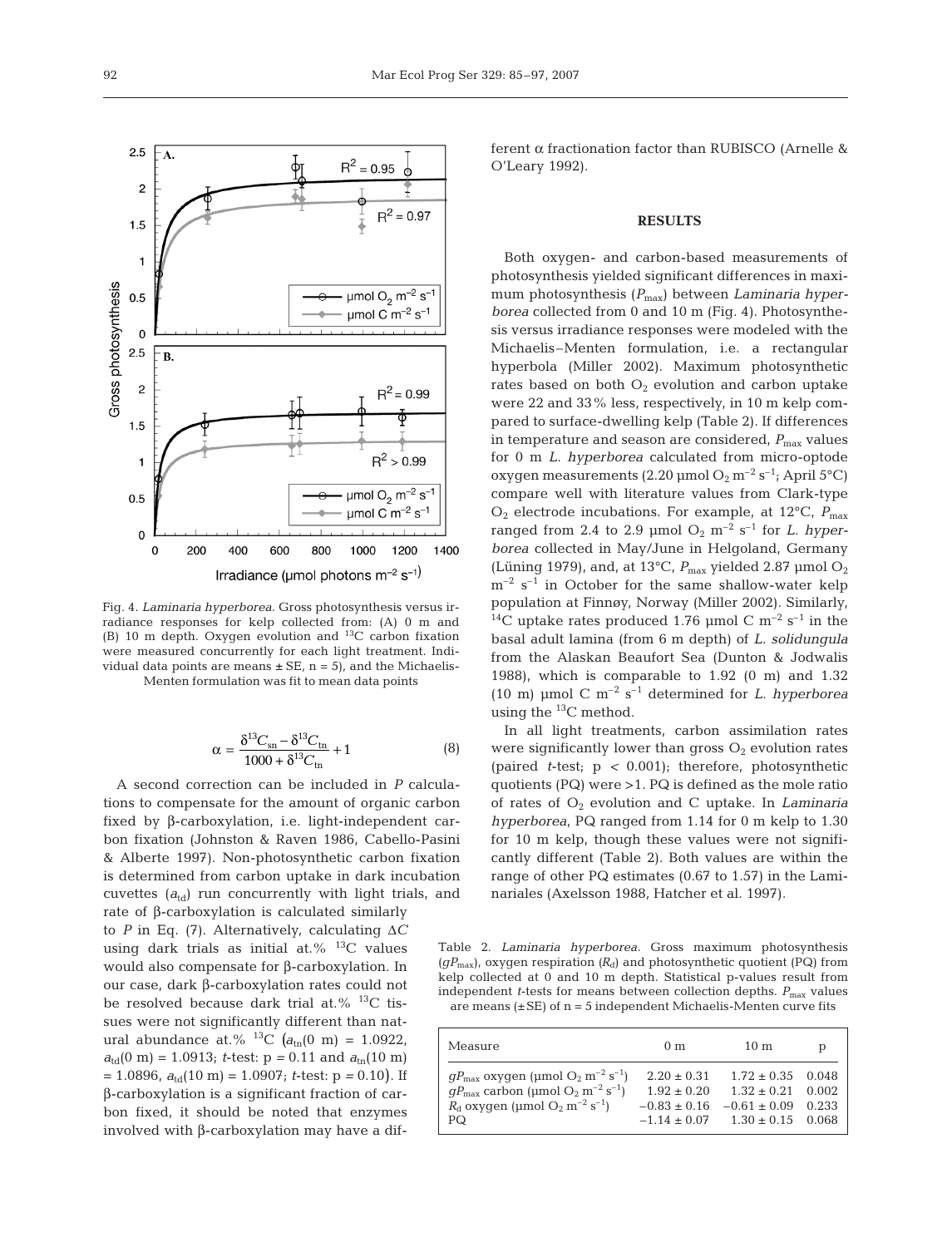Table 3. Analytical experimental error associated with <sup>13</sup>C uptake measurements. Sample means represent replicate measurements of the same variable for a photosynthetic rate calculation. Data were taken from the calculation of photosynthesis for a single, randomly chosen, light-saturating treatment with a 10 m *Laminaria hyperborea* tissue disc (actual  $p = 1.11$  µmol C m<sup>-2</sup> s<sup>-1</sup>). In the sensitivity test, P' was calculated assuming that the measurement erred positively by the coefficient of variation (CV), and percent deviation of *P*' from *P* is reported for comparison. ND: no data

| Variable         | Description                                | Mean $\pm$ SD (n)       | CV<br>(%) | P sensitivity to mean $+CV$<br>P' (µmol C m <sup>-2</sup> s <sup>-1</sup> ) | Deviation $(\%)$ |
|------------------|--------------------------------------------|-------------------------|-----------|-----------------------------------------------------------------------------|------------------|
| $a_{12b}$ (%)    | at.% $^{13}C$ NaH $^{12}CO_3$ stock        | $1.1047 \pm 0.0001$ (3) | 0.01      | 1.11                                                                        | 0.01             |
| $a_{sd}$ (%)     | at. $\%$ <sup>13</sup> C diluted seawater  | $2.3271 \pm 0.0114$ (9) | 0.49      | 1.10                                                                        | $-0.93$          |
| $DIC_{se}$ (mM)  | $\Sigma$ CO <sub>2</sub> enriched seawater | $2.51 \pm 0.03$ (10)    | 1.02      | 1.13                                                                        | 1.00             |
| $a_{\rm tf}$ (%) | at.% $^{13}$ C final algal tissue          | $1.4774 \pm 0.0029(4)$  | 0.19      | 1.12                                                                        | 0.75             |
| $a_{\rm tn}$ (%) | at.% $^{13}$ C natural algal tissue        | $1.0896 \pm 0.0009$ (4) | 0.08      | 1.11                                                                        | $-0.24$          |
| $W(\% )$         | Thallus weight percent C                   | $28.6 \pm 0.5$ (4)      | 1.76      | 1.13                                                                        | 1.76             |
| $D$ (mq)         | Thallus dry weight                         | $12.7 \pm 0.1$ (4)      | 0.79      | 1.12                                                                        | 0.79             |
| $\alpha$         | Fractionation factor                       | $1.020 \pm 0.001(4)$    | 0.09      | 1.12                                                                        | 0.09             |
| $B(m^2)$         | Biomass (area)                             | $2.54 \times 10^{-4}$   | ND.       | ND                                                                          | ND               |

Macroalgal dry weight *(D)* and weight percent carbon *(W)* were significantly different in 0 and 10 m collected kelp. Shallow-water kelp have 32.7% greater dry weight per unit area (mean 0 m = 16.0 mg  $\text{cm}^{-2}$ , 10 m = 10.7 mg cm–2; *t*-test: p *<* 0.001) and 9.7% more carbon by weight (mean  $0 \text{ m} = 34.3\%$ ,  $10 \text{ m} = 31.0\%$ ; *t*-test: p *<* 0.001) than 10 m collected kelp. As carbon weight percent is proportional to the peak area of the EA-IRMS signal, both *D* and *W* were determined individually for each experimental kelp disc without subsampling. Thus, disc-specific values of *D* and *W* reduced variation in photosynthetic rate compared to rates calculated using population means of the 2 measurements.

Variations in photosynthesis calculations originate primarily from inter-thallus differences rather than analytical error of the 13C method. Intra-sample variations in  $P$  were determined for a single  $^{13}$ C light treatment (Table 3). If variation is defined as the CV and if *P* was calculated assuming each variable equaled its mean plus CV, then the recalculated *P*' values changed by  $<$  2% for all analytical variables. Even if all measurements coincidently varied by their respective CV — in the direction that would change *P* positively —  $P'$  increased a maximum of only 5.7%. Measurements of  $a_{\text{tf}}$ ,  $a_{\text{tn}}$  and  $a_{\text{sd}}$  are the most critical to the final *P* value, but intra-sample measurement variations in each of these 3 variables were < 0.5%. In contrast, replicate kelp thalli in identical light treatments have 16.8% CV averaged over all light treatments  $(^{13}C$  method), which is less than the 22.6% inter-thallus variation measured with  $O_2$  micro-optodes ( $t$ -test: p *=* 0.023). Further, this approximate 20% variation in photosynthesis is consistent with the variation found in basal lamina dry weights (25.1% in 0 m kelp and 23.3% in 10 m kelp). Inter-thallus  $P_{\text{max}}$  variation is reduced somewhat if  $P_{\text{max}}$  is calculated from independent Michaelis-Menten curve fits  $(O_2: 0 \text{ m } 14.0\%$ , 10 m 20.3%; C: 0 m 10.5%, 10 m 16.3%; Table 2). Regardless, analytical error of the  $^{13}C$  method remains small compared to natural heterogeneity of the thallus.

### **DISCUSSION**

Micro-optode  $O_2$  measurement and the <sup>13</sup>C labeling procedure produced photosynthetic rates in *Laminaria hyperborea* that agree with published values and were mutually consistent, assuming a reasonable PQ. Intrinsic physiological heterogeneity explained most of the procedural variation in photosynthetic rates, and photosynthetic variation from 17 to 23% was comparable to the 23 to 25% variation in simple measurements of lamina dry weight.

Oxygen micro-optode based photosynthetic procedures, methodological considerations, and rate calculations are similar to established  $O_2$  electrode protocols (Littler & Arnold 1985). Micro-optodes offer compact oxygen systems that provide rapid  $O_2$  assessment without concerns of background electrical interference or oxygen consumption by the probe. Optode technology is improving with current availability of oxygen-sensitive foils, which, once embedded with a incubation chamber, offer a non-invasive measurement of  $O_2$ . Regardless, oxygen measurements remain critical to many macrophyte metabolic studies.

Photosynthetic carbon assimilation based on  $^{13}$ C uptake is an alternative to  $^{14}$ C primary production experiments in macroalgae. A significant advantage of using a  $^{13}$ C label is the avoidance of hazards and restrictions associated with radioactive  $^{13}$ C isotopes. Stable  $^{13}$ C is readily transported across international borders and does not produce radioactive waste, both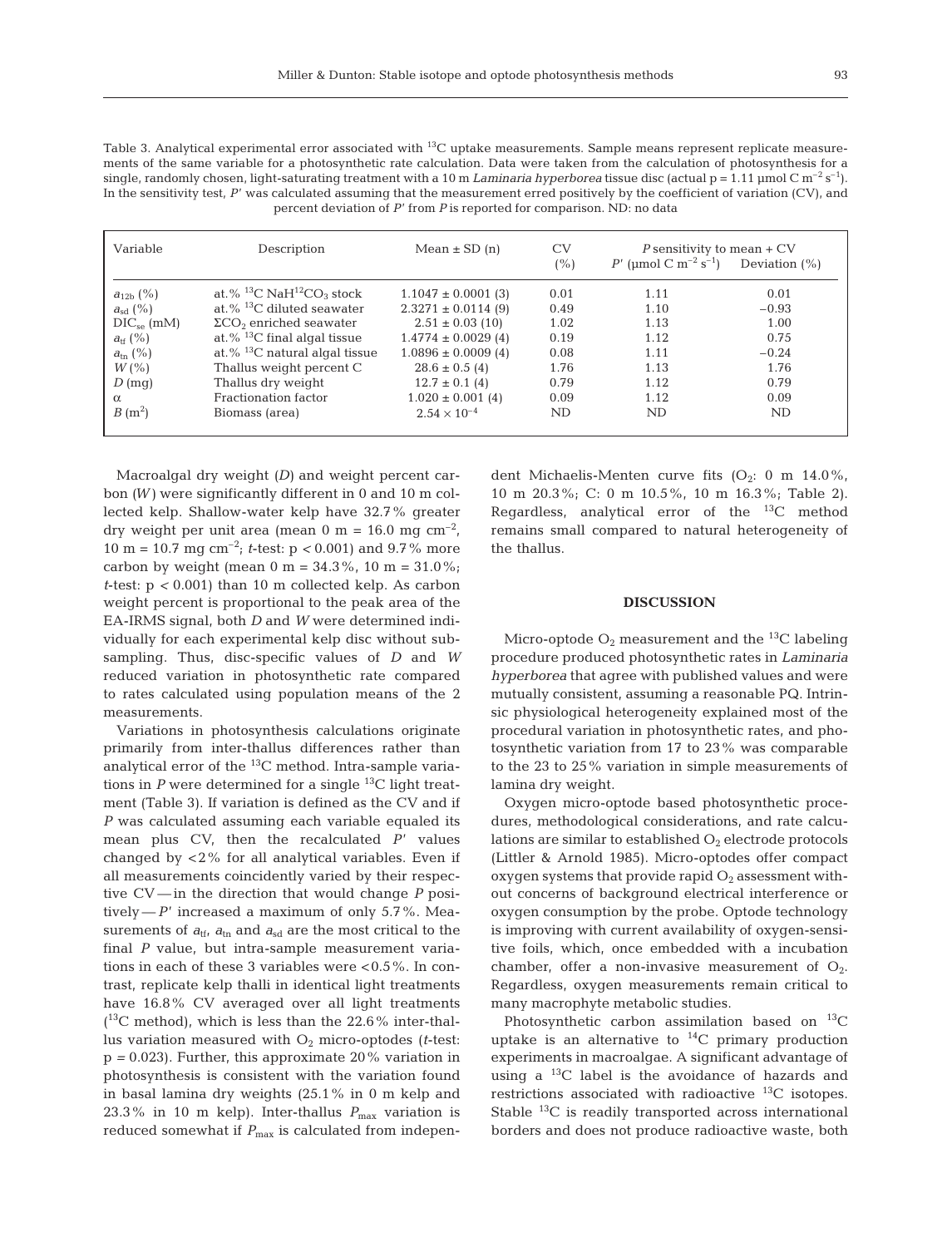

Fig. 5. *Laminaria hyperborea*. Sensitivity of the 13C method using a 10 m kelp sample. Minimum incubation time needed to resolve photosynthetic rates in various 13C-enriched media is shown. Rates were considered resolved when  $a_{\text{tf}}$  was significantly different than  $a_{\text{tn}}$  (Eq. 7), assuming a 1-tailed *t*-test with mean, variances, and experimental data in Table 3

significant impediments when applying  $^{13}$ C procedures. Further, the non-radioactive  ${}^{13}C$  method simplifies experimental protocols in the laboratory and in the field. After incubation, tissue samples are simply dried, weighed, ground to powder, and analyzed on an EA-IRMS. In addition, since  $\delta^{13}C$  and  $\delta^{15}N$  can be determined concurrently on an EA-IRMS, dual labeling experiments with  ${}^{13}C$  and  ${}^{15}N$  are possible and would address both carbon and nitrogen metabolism (Slawyk et al. 1977, 1988). On a larger scale, combined  $^{13}C$  and 15N enrichment experiments can be used to trace macrophyte/microphyte C and N fluxes through grazer or DOM systems (Hama et al. 1993, Herman et al. 2000).

Cost and sensitivity are 2 disadvantages of the  ${}^{13}$ C technique. At an estimated US  $$20$  sample<sup>-1</sup>, cost may become prohibitive with complex experimental designs that require high sample replication. An advantage of  $^{14}C$  is its great sensitivity in resolving metabolic rates at short time scales and with limited alteration of seawater chemistry. If method sensitivity is defined as experimental time needed to measure a given rate at a given seawater at. $\%$ <sup>13</sup>C enrichment, the 13C method is most feasible during several hour incubations and with higher photosynthetic rates (Fig. 5). These conditions require less  $^{13}$ C enrichment

and, thus, less pre-treatment of the incubation medium. In our 1.5 h incubations, we expected to be able to measure rates <10%  $P_{\rm max}$  but needed media at.%  $^{13}$ C to be > 50%. It then became necessary to allow media to partially re-equilibrate with atmospheric DIC concentrations, and we were required to directly measure initial seawater  $\delta^{13}$ C and DIC concentration for each trial.

## Σ**CO2 enrichment**

Unlike  ${}^{14}C$  tracer methods, addition of  ${}^{13}C$  label to incubation media significantly increases seawater  $ΣCO<sub>2</sub>$ . A substantial enrichment in  $a<sub>se</sub>$  is necessary to generate measurable increases in the isotopic composition of tissue organic carbon at the end of the incubation, and the relative  $^{13}$ C differences between light treatments increase with more at.% 13C added to the incubation medium. Procedurally, the actual increase in inorganic <sup>13</sup>C, and therefore  $\Sigma$ CO<sub>2</sub>, depends on incubation time, i.e. less initial enrichment is necessary for longer time trials (Fig. 5).

Hama et al. (1983, 1993) argue that since phytoplankton are generally not carbon limited at seawater  $\Sigma$ CO<sub>2</sub> concentrations, the increase in  $\Sigma$ CO<sub>2</sub> in <sup>13</sup>C procedures has no significant effect on the determination of photosynthetic rates. As evidence, Hama et al. (1983) compared photosynthetic rates of phytoplankton using various increased inorganic carbon concentrations, up to 17.7% of seawater  $\Sigma$ CO<sub>2</sub>, and found that <sup>13</sup>C-measured photosynthetic rates changed little with more available  $\Sigma$ CO<sub>2</sub>. Even so, the assumption of no carbon limitation in macroalgae may not apply in all situations. Carbon limitation may arise in 2 experimental (and natural) conditions: (1) formation of a diffusive boundary layer around the thallus (Wheeler 1980, Hurd 2000) and (2) exhaustion of inorganic carbon supply, as in tide pools (Maberly 1990). In the former case, boundary layer thickness is minimized with sufficient water motion in incubation containers (Littler 1979). In the latter, if algae are able to utilize  $\text{HCO}_3^-$ , inorganic carbon will likely not become limiting in enriched  $^{13}C$  experiments. On the other hand, artificially high  $\Sigma$ CO<sub>2</sub> in <sup>13</sup>C experiments may dampen naturally significant photorespiration (Holbrook et al. 1988).

To ameliorate confounding problems with high inorganic carbon concentrations, we allowed our incubation medium to partially re-equilibrate with the atmosphere. Incubation  $\Sigma$ CO<sub>2</sub> was decreased further when  $O<sub>2</sub>$  was purged with  $N<sub>2</sub>$  prior to incubations. Consequently,  $\Sigma$ CO<sub>2</sub> levels in our incubation media were  $17\%$  over natural concentrations, a ΣCO<sub>2</sub> enrichment which likely did not accelerate production rates (Mateo et al. 2001). Both manipulations required that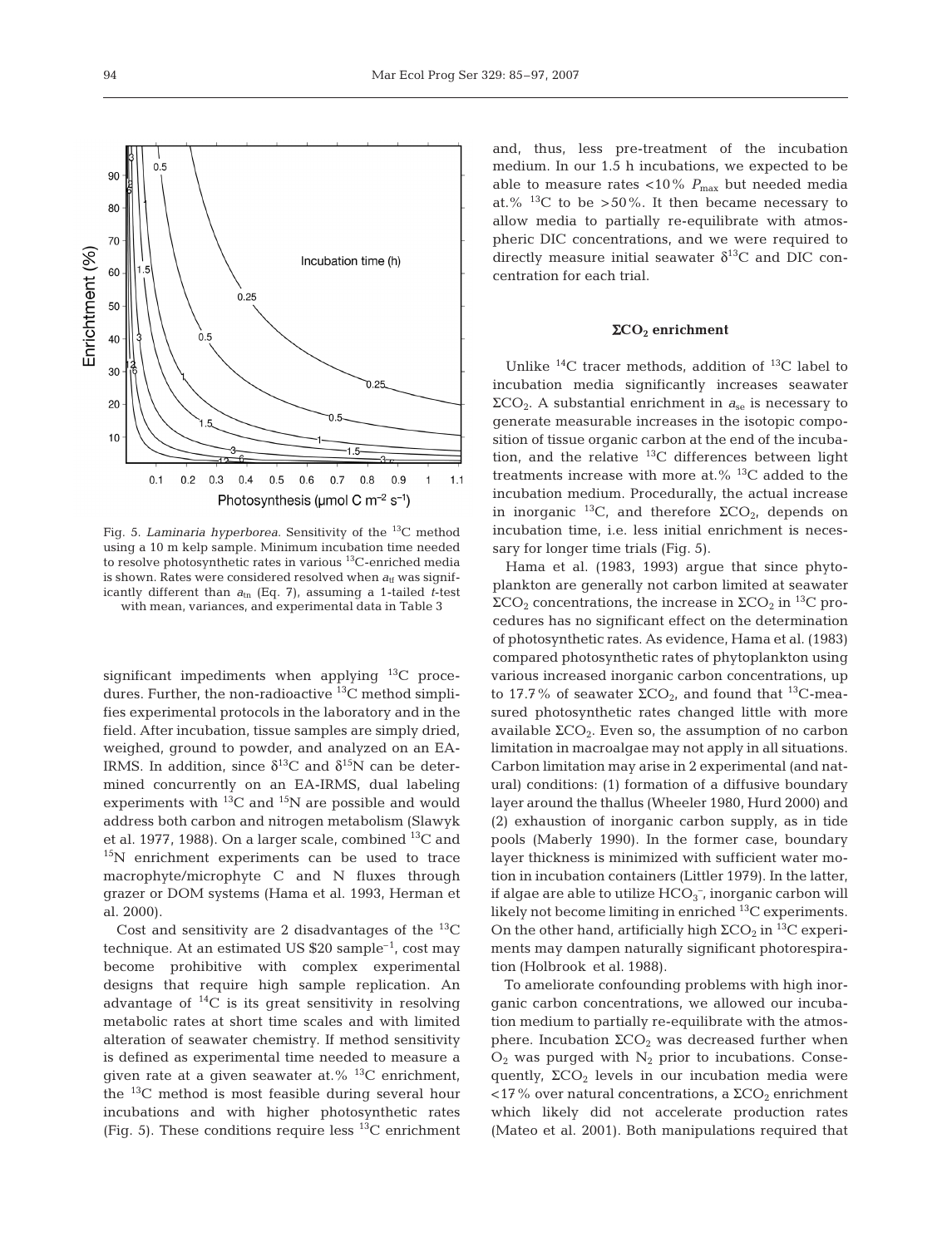$a_{\rm se}$  and DIC<sub>se</sub> were determined analytically prior to the start of each incubation rather than being calculated directly from the quantity of  $^{13}$ C initially added to the medium (Table 1). An alternative approach that would ensure better control over both the degree of  $^{13}C$ enrichment and inorganic carbon content would be to replace natural  $\Sigma$ CO<sub>2</sub> with amended  $\Sigma$ CO<sub>2</sub>. This can be achieved by acid-stripping seawater (see 'Materials and methods; Incubation medium carbon isotope measurement'), re-establishing pH, and then adding appropriate qualities of  ${}^{12}C$  and  ${}^{13}C$  bicarbonate to reach a target  $\Sigma$ CO<sub>2</sub> concentration and <sup>13</sup>C enrichment.

# **13C uptake measures gross not net photosynthesis**

The general procedure and underlying biochemistry of carbon uptake experiments are similar for both  $^{13}C$ and  $^{14}$ C techniques, and both require the same methodological considerations (Peterson 1980, Arnold & Littler 1985). Of chief concern is whether carbon isotope procedures measure gross or net photosynthesis, or something in between. The discrepancy arises primarily because, unlike  $O<sub>2</sub>$ , labeled organic carbon is not immediately available as a substrate for respiration (Hobson et al. 1976, Dring & Jewson 1982). There is a time lag, on the scale of hours (Dring & Jewson 1982), before labeled photosynthetic products become accessible to respiratory cycles. As a result,  $^{14}C$  labeling measures gross photosynthesis, at least in the short term. In macroalgae, the argument of gross photosynthesis is reinforced as respiratory carbon pools are large and have long turnover times compared to phytoplankton (Søndergaard 1988). In an experiment with 12 species of macroalgae, Søndergaard (1988) concluded that 14C incubations measured gross photosynthesis for up to 33 h. The same arguments should apply to stable isotope tracer experiments. Short-term  $13C$  experiments will be a measure of gross photosynthesis, and therefore caution should be used when extrapolating gross carbon uptake rates to long-term or community-level productivity.

#### **DOM exudation**

Arnold & Littler (1985) stress the importance of quantifying the amount of dissolved organic matter (DOM) released in 14C experiments. For example, fucoid exudation, determined with minimal disruptive techniques, averaged 2 to 5% of daily production (Carlson & Carlson 1984), though wounding may increase DOM and mucilage release. Release of DOM likely has little effect on the final photosynthetic rate for the same reasons that  $^{13}C$  procedures measure



Fig. 6.  $^{13}$ C method diagram for photosynthetic rate determination

gross photosynthesis: namely, it is speculated that labeled photosynthetic products are not available for exudation on short time scales. Nevertheless, quantifying DOM exudation would strengthen the overall  $^{13}C$ procedure.

#### **CONCLUSIONS**

Marine ecologists are concerned with how carbon flows through primary producers to grazers and other consumers found in an ecosystem (Trancoso et al. 2005). The first step of the process is to quantify how much carbon is assimilated into plant/algal organic tissue through photosynthesis. *In situ* procedures are generally preferred, since they reproduce natural environmental and physiological conditions to a better extent than laboratory- or culture-based methods. We applied 2 techniques for measuring photosynthesis in macroalgae, both of which are suited for field studies (Mousseau et al. 1995, Glud et al. 1999). Without the hazards and restriction of  $^{14}$ C tracer experiments, the  ${}^{13}C$  technique should encourage direct measurement of carbon assimilation in macroalgae. The general  $^{13}$ C procedure is straightforward and should readily be adapted to other experimental configurations (Fig. 6). Where  $O_2$  photosynthetic mea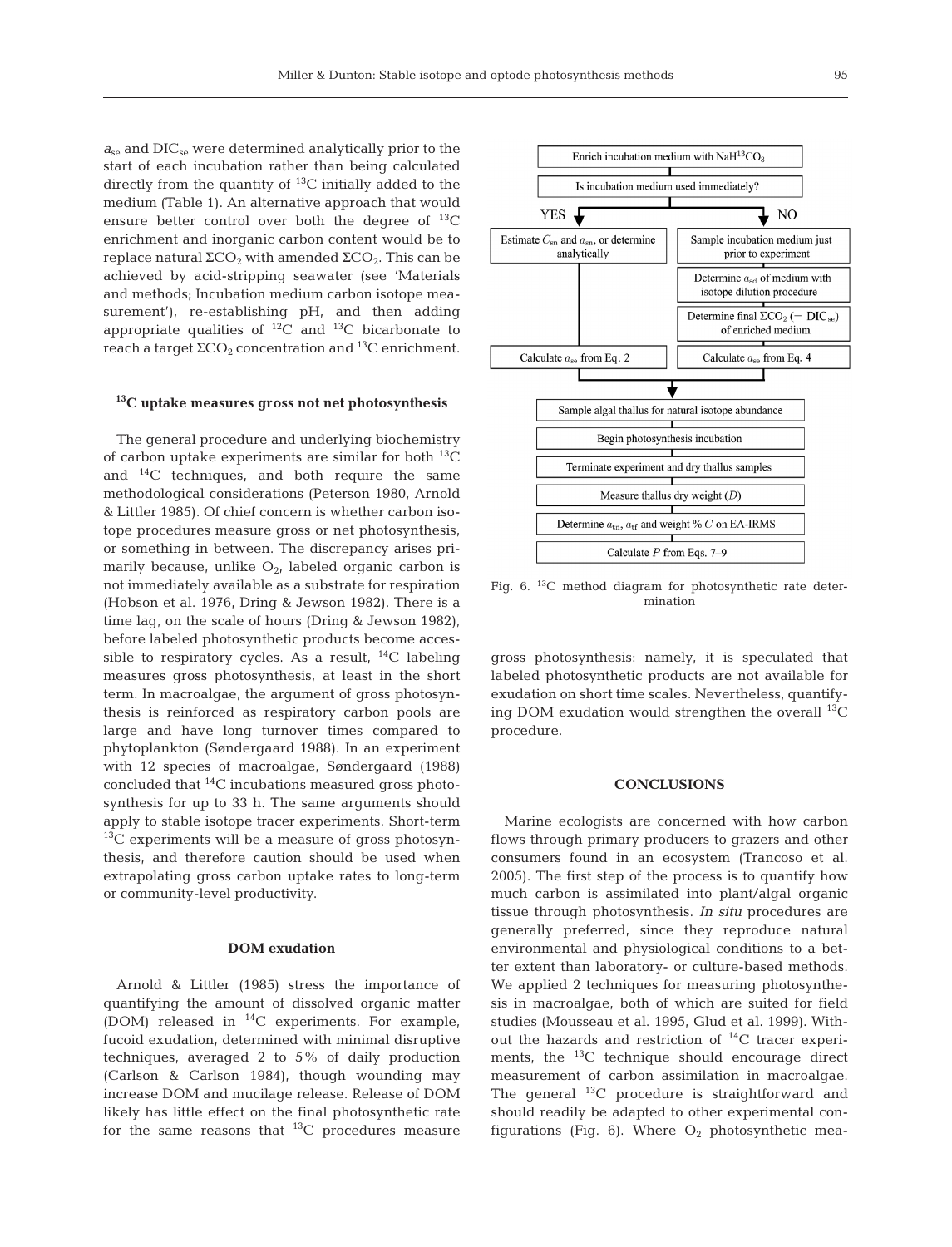surements are desirable and where studies require that both carbon and oxygen metabolic rates are determined concurrently, the micro-optode oxygen instrument provides a compact system for rapid quantification of dissolved oxygen.

Acknowledgements. We extend our great appreciation to S. Fredriksen and the kelp team from the University of Oslo, Norway, and our special thanks to R. Myklebust and his gracious crew at Finnøy Sjøhus. P. Neale of the Smithsonian Environmental Research Center supplied the photoinhibitron apparatus and other laboratory equipment, and J. Lempa assisted daily with the experimental procedure. E. Ingall, J. Brandes, and F. Goulet-Miller each contributed to 13C isotope method development, and A. Stangelmayer of PreSens is appreciated for the generous loan of the Microx TX oxygen system. J. Biedenbach donated instrument time on the IO Analytical TOC analyzer. H. Alexander, M. Scanlin, and C. Aumack made valuable comments on the manuscript. Thank you to the reviewer who suggested the DIC replacement strategy, which may turn out to be a significant improvement to the 13C method. Field work and EA-IRMS sample processing were funded in part by the National Science Foundation (OPP-9622483) and the Environmental Science Institute Summer Fellowship program, University of Texas at Austin.

#### LITERATURE CITED

- Aguilera J, Karsten U, Lippert H, Vögele B, Philipp E, Hanelt D, Wiencke C (1999) Effects of solar radiation on growth, photosynthesis and respiration of marine macroalgae from the arctic. Mar Ecol Prog Ser 191:109–119
- Arnelle DR, O'Leary MH (1992) Binding of carbon dioxide to phosphoenolpyruvate carboxykinase deduced from carbon kinetic isotope effects. Biochemistry 31:4363–4368
- Arnold KE, Littler MM (1985) The carbon-14 method for measuring primary productivity. In: Littler MM, Littler DS (eds) Ecological field methods: macroalgae, Vol 4. Handbook of phycological methods. Cambridge University Press, Cambridge, p 377–396
- Axelsson L (1988) Changes in pH as a measure of photosynthesis by marine macroalgae. Mar Biol 97:287–294
- Beer S, Axelsson L (2004) Limitations in the use of PAM fluorometry for measuring photosynthetic rates in macroalgae at high irradiances. Eur J Phycol 39:1–7
- Beer S, Björk M (2000) Measuring rates of photosynthesis of two tropical seagrasses by pulse amplitude modulated (PAM) fluorescence. Aquat Bot 66:67–76
- Beer S, Vilenkin B, Weil A, Veste M, Susel L, Eshel A (1998) Measuring photosynthetic rates in seagrasses by pulse amplitude modulated (PAM) fluorescence. Mar Ecol Prog Ser 174:293–300
- Beer S, Larsson C, Poryan O, Axelsson L (2000) Photosynthetic rates of *Ulva* (Chlorophyta) measured by pulse amplitude modulated (PAM) fluorescence. Eur J Phycol 35:69–74
- Berger MG, Bate GC (1986) Measurement of photosynthetic rate in marine macrophytes, a comparison of carbon based methods. Bot Mar 29:177–183
- Binzer T, Middelboe AL (2005) From thallus to communities: scale effects and photosynthetic performance in macroalgae communities. Mar Ecol Prog Ser 287:65–75
- Cabello-Pasini A, Alberte RS (1997) Seasonal patterns of photosynthesis and light-independent carbon fixation in marine macrophytes. J Phycol 33:321–329
- Carlson DJ, Carlson ML (1984) Reassessment of exudation by fucoid macroalgae. Limnol Oceanogr 29:1077–1087
- Choo KS, Nilsson J, Pedersen M, Snoeijs P (2005) Photosynthesis, carbon uptake and antioxidant defence in two coexisting filamentous green algae under different stress conditions. Mar Ecol Prog Ser 292:127–138
- Dring MJ, Jewson DH (1982) What does <sup>14</sup>C uptake by phytoplankton really measure? A theoretical modelling approach. Proc R Soc Lond B 214:351–368
- Dunton KH, Jodwalis CM (1988) Photosynthetic performance of *Laminaria solidungula* measured *in situ* in the Alaskan high arctic. Mar Biol 98:277–285
- Dunton KH, Schell DM (1986) Seasonal carbon budget and growth of *Laminaria solidungula* in the Alaskan high arctic. Mar Ecol Prog Ser 31:57–66
- Falkowski PG, Raven JA (1997) Aquatic photosynthesis. Blackwell Science, Boston, MA
- Figueroa FL, Conde-Álvarez R, Gómez I (2003) Relations between electron transport rates determined by pulse amplitude modulated chlorophyll fluorescence and oxygen evolution in macroalgae under different light conditions. Photosynth Res 75:259–275
- Franklin LA, Badger MR (2001) A comparison of photosynthetic electron transport rates in macroalgae measured by pulse amplitude modulated chlorophyll fluorometry and mass spectrometry. J Phycol 37:756–767
- Geider RJ, Osborne BA (1992) Algal photosynthesis: the measurement of algal gas exchange. Chapman & Hall, New York
- Genkai-Kato M, Nozaki K, Sherstyankin PP, Logacheva NP, Bondarenko NA, Hino S, Nakanishi M (2003) Photosynthetic potential of phytoplankton in the deep water of Lake Baikal, Russia. Limnology 4:113–117
- Gerard VA (1988) Ecotypic differentiation in light-related traits of the kelp *Laminaria saccharina*. Mar Biol 97:25–36
- Glud RN, Klimant I, Holst G, Kohls O, Meyer V, Kühl M, Gundersen JK (1999) Adaptation, test and *in situ* measurements with  $O_2$  microopt(r)odes on benthic landers. Deep-Sea Res 46:171–183
- Glud RN, Gundersen JK, Ramsing NB (2000) Electrochemical and optical oxygen microsensors for *in situ* measurements. In: Buffle J, Horvai G (eds) *In situ* monitoring of aquatic systems: chemical analysis and speciation. Wiley & Sons, Chichester, p 20–73
- Hama T, Miyazaki T, Ogawa Y, Iwakuma T, Takahashi M, Otsuki A, Ichimura S (1983) Measurement of photosynthetic production of a marine phytoplankton population using a stable 13C isotope. Mar Biol 73:31–36
- Hama T, Hama J, Nobuhiko H (1993) <sup>13</sup>C tracer methodology in microbial ecology with special reference to primary production processes in aquatic environments. Adv Microb Ecol 13:39–83
- Hatcher BG, Chapman ARO, Mann KH (1997) An annual carbon budget for the kelp *Laminaria longicruris*. Mar Biol 44:85–96
- Herman PMJ, Middelburg JJ, Widdows J, Lucas CH, Heip CHR (2000) Stable isotopes as trophic tracers: combining field sampling and manipulative labelling of food resources for macrobenthos. Mar Ecol Prog Ser 204: 79–92
- Hobson LA, Morris WJ, Pirquet KT (1976) Theoretical and experimental analysis of the 14C technique and its use in studies of primary production. J Fish Res Board Can 33: 1715–1721
- Holbrook GP, Beer S, Spencer WE, Reiskind JB, Davis JS, Bowes G (1988) Photosynthesis in marine macroalgae: evidence of carbon limitation. Can J Bot 66:577–582